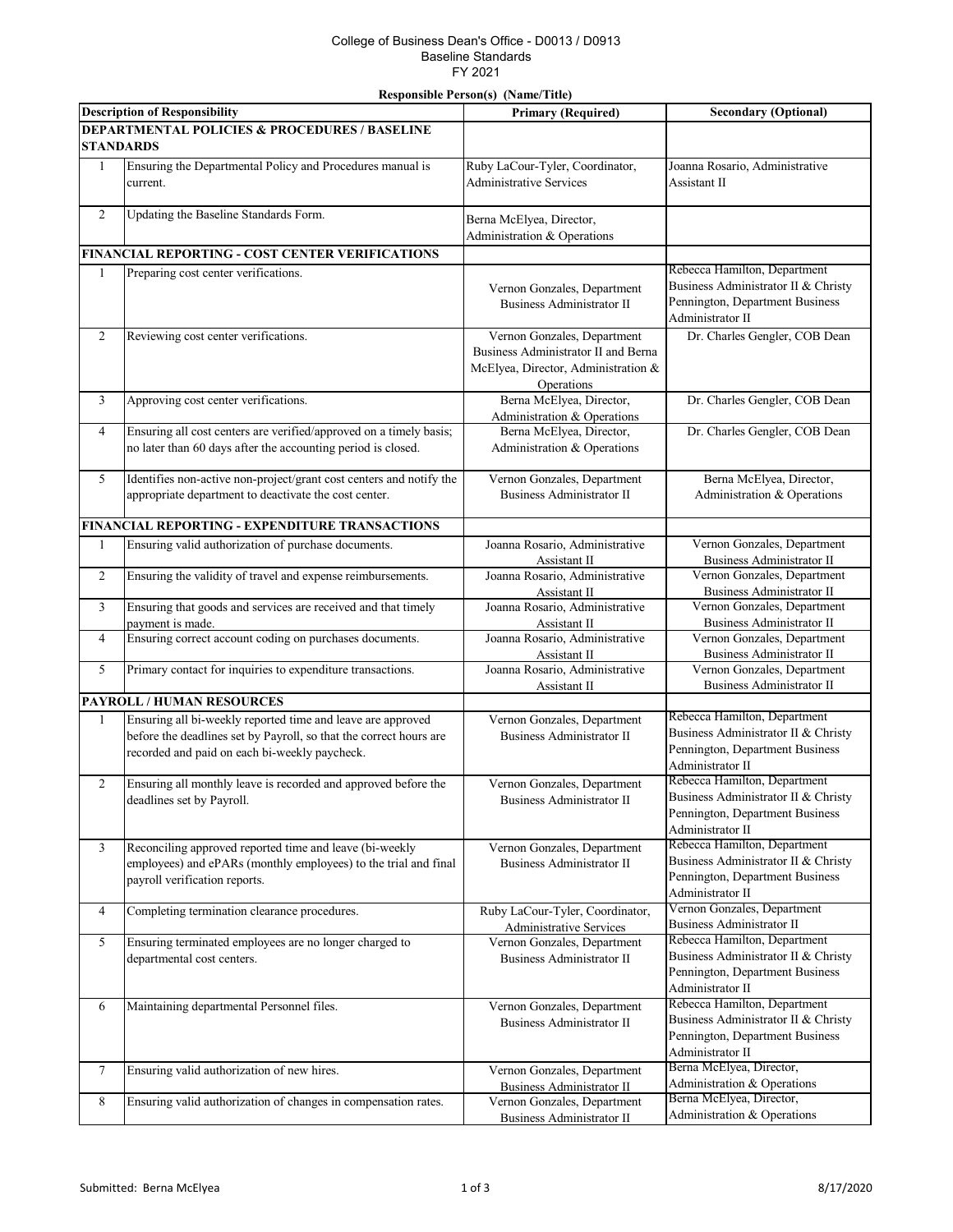## College of Business Dean's Office - D0013 / D0913 Baseline Standards FY 2021

| 9              | Ensuring the accurate input of changes to the HR System.            | Vernon Gonzales, Department<br><b>Business Administrator II</b> | Berna McElyea, Director,<br>Administration & Operations |
|----------------|---------------------------------------------------------------------|-----------------------------------------------------------------|---------------------------------------------------------|
|                |                                                                     |                                                                 | Berna McElyea, Director,                                |
| 10             | Consistent and efficient responses to inquiries.                    | Vernon Gonzales, Department                                     |                                                         |
|                |                                                                     | <b>Business Administrator II</b>                                | Administration & Operations                             |
|                | <b>CASH HANDLING</b>                                                |                                                                 |                                                         |
| $\mathbf{1}$   | Collecting cash, checks, etc.                                       | Ruby LaCour-Tyler, Coordinator,                                 | Joanna Rosario, Administrative                          |
|                |                                                                     | <b>Administrative Services</b>                                  | Assistant II                                            |
| $\overline{c}$ |                                                                     | Ruby LaCour-Tyler, Coordinator,                                 | Joanna Rosario, Administrative                          |
|                |                                                                     |                                                                 |                                                         |
|                | Prepares Departmental Deposit Form                                  | <b>Administrative Services</b>                                  | Assistant II                                            |
| $\overline{3}$ |                                                                     |                                                                 | Dr. Justo Manrique, Assoc Dean, COB                     |
|                | Approves Departmental Deposit Form                                  | Dr. Charles Gengler, COB Dean                                   | Undergraduate                                           |
| 4              |                                                                     | Joanna Rosario, Administrative                                  | Ruby LaCour-Tyler, Coordinator,                         |
|                | Transports deposit to the Cashiers Office                           | Assistant II                                                    | <b>Administrative Services</b>                          |
|                |                                                                     |                                                                 | Berna McElyea, Director,                                |
| 5              | Preparing Journal Entries.                                          | Vernon Gonzales, Department                                     |                                                         |
|                |                                                                     | <b>Business Administrator II</b>                                | Administration & Operations                             |
| 6              | Verifying deposits posted correctly in the Finance System.          | Vernon Gonzales, Department                                     | Ruby LaCour-Tyler, Coordinator,                         |
|                |                                                                     | <b>Business Administrator II</b>                                | <b>Administrative Services</b>                          |
| 7              | Adequacy of physical safeguards of cash receipts and equivalent.    | Berna McElyea, Director,                                        | Ruby LaCour-Tyler, Coordinator,                         |
|                |                                                                     | Administration & Operations                                     | Administrative Services                                 |
| 8              | Ensuring deposits are made timely.                                  | Ruby LaCour-Tyler, Coordinator,                                 | Vernon Gonzales, Department                             |
|                |                                                                     |                                                                 |                                                         |
|                |                                                                     | <b>Administrative Services</b>                                  | <b>Business Administrator II</b>                        |
| 9              | Ensuring all employees who handle cash have completed Cash          | Berna McElyea, Director,                                        | Ruby LaCour-Tyler, Coordinator,                         |
|                | Security Procedures or Cash Deposit and Security Procedures         | Administration & Operations                                     | <b>Administrative Services</b>                          |
|                | training.                                                           |                                                                 |                                                         |
|                |                                                                     |                                                                 | Ruby LaCour-Tyler, Coordinator,                         |
| 10             | Updating Cash Handling Procedures as needed.                        | Berna McElyea, Director,                                        | <b>Administrative Services</b>                          |
|                |                                                                     | Administration & Operations                                     |                                                         |
| 11             | Consistent and efficient responses to inquiries.                    | Ruby LaCour-Tyler, Coordinator,                                 | Berna McElyea, Director,                                |
|                |                                                                     | <b>Administrative Services</b>                                  | Administration & Operations                             |
| PETTY CASH     |                                                                     |                                                                 |                                                         |
| 1              | Preparing petty cash disbursements.                                 | N/A                                                             | N/A                                                     |
|                |                                                                     |                                                                 |                                                         |
|                |                                                                     |                                                                 |                                                         |
| $\overline{2}$ | Ensuring petty cash disbursements are not for more than \$100.      | N/A                                                             | N/A                                                     |
|                |                                                                     |                                                                 |                                                         |
| 3              | Ensuring petty cash disbursements are made for only authorized      | N/A                                                             | N/A                                                     |
|                | purposes.                                                           |                                                                 |                                                         |
|                |                                                                     |                                                                 |                                                         |
| 4              | Approving petty cash disbursements.                                 | $\rm N/A$                                                       | N/A                                                     |
|                |                                                                     |                                                                 |                                                         |
| 5              | Replenishing the petty cash fund timely.                            | N/A                                                             | N/A                                                     |
|                |                                                                     |                                                                 |                                                         |
| 6              | Ensuring the petty cash fund is balanced after each disbursement.   | $\rm N/A$                                                       | N/A                                                     |
|                |                                                                     |                                                                 |                                                         |
|                |                                                                     |                                                                 |                                                         |
|                | <b>CONTRACT ADMINISTRATION</b>                                      |                                                                 |                                                         |
| 1              | Ensuring departmental personnel comply with contract                | Ruby LaCour-Tyler, Coordinator,                                 | Berna McElyea, Director,                                |
|                | administration policies/procedures.                                 | <b>Administrative Services</b>                                  | Administration & Operations                             |
|                |                                                                     |                                                                 |                                                         |
|                | PROPERTY MANAGEMENT                                                 |                                                                 |                                                         |
| $\mathbf{1}$   | Performing the annual inventory.                                    | Ruby LaCour-Tyler, Coordinator,                                 | Joanna Rosario, Administrative                          |
|                |                                                                     | <b>Administrative Services</b>                                  | Assistant II                                            |
| $\overline{c}$ | Ensuring the annual inventory was completed correctly.              | <b>UHD IT Division</b>                                          | N/A                                                     |
| 3              | Tagging equipment.                                                  | <b>UHD IT Division</b>                                          | N/A                                                     |
|                |                                                                     |                                                                 |                                                         |
| 4              | Approving requests for removal of equipment from campus.            | Dr. Charles Gengler, COB Dean                                   | Dr. Justo Manrique, Assoc Dean, COB                     |
|                |                                                                     |                                                                 | Undergraduate Studies                                   |
|                | <b>DISCLOSURE FORMS</b>                                             |                                                                 |                                                         |
| $\mathbf{1}$   | Ensuring all employees with purchasing influence complete the       | ESO through annual mandatory                                    |                                                         |
|                | annual Related Party disclosure statement online.                   |                                                                 |                                                         |
|                |                                                                     | training                                                        |                                                         |
| $\overline{2}$ | Ensuring all full time, benefits eligible, exempt faculty and staff | ESO through annual mandatory                                    |                                                         |
|                | complete the Consulting disclosure statement online.                | training                                                        |                                                         |
| 3              | Ensuring that all Principal and Co-Principal Investigators          | Vernon Gonzales, Department                                     | Berna McElyea, Director,                                |
|                | complete the annual Conflict of Interest disclosure statement for   | <b>Business Administrator II</b>                                | Administration & Operations                             |
|                | the Office of Research and Sponsored Programs                       |                                                                 |                                                         |
|                |                                                                     |                                                                 |                                                         |
|                | <b>RESEARCH ADMINISTRATION</b>                                      |                                                                 |                                                         |
| $\mathbf{1}$   | Verifies that all grant cost centers contain positive budgetary     | Vernon Gonzales, Department                                     | Berna McElyea, Director,                                |
|                | balances                                                            | <b>Business Administrator II</b>                                | Administration & Operations                             |